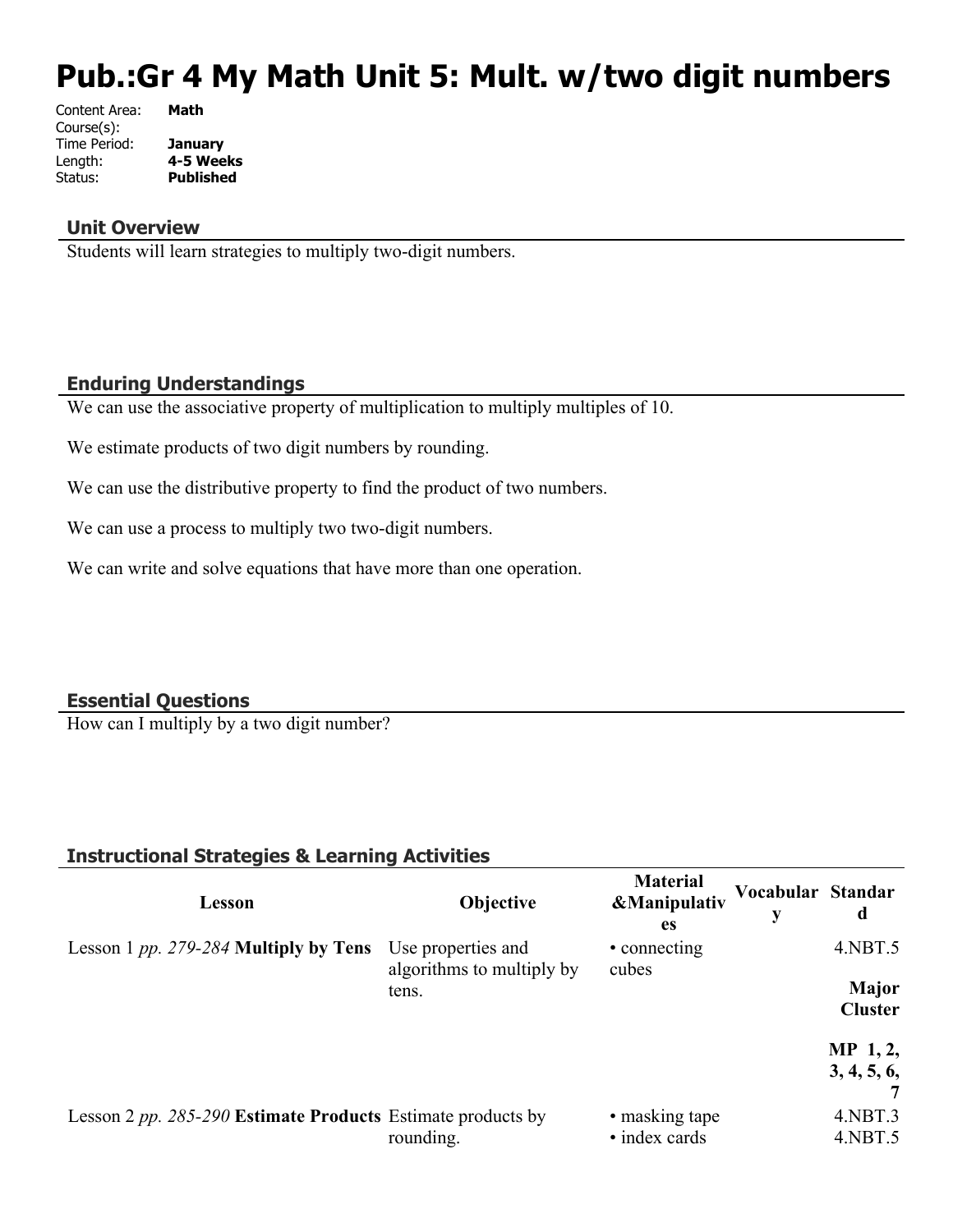|                                                                                                                                |                                                          |                          | Major<br><b>Cluster</b>                          |
|--------------------------------------------------------------------------------------------------------------------------------|----------------------------------------------------------|--------------------------|--------------------------------------------------|
|                                                                                                                                | <b>Check My Progress</b>                                 |                          | $MP_1, 2,$<br>3, 4, 5, 8                         |
| Lesson 3 pp. 293-298 Hands On: Use the Explore multiplying by two- $\cdot$ colored<br><b>Distributive Property to Multiply</b> | digit numbers.                                           | pencils • grid           | 4.NBT.5                                          |
|                                                                                                                                |                                                          | paper                    | Major<br><b>Cluster</b>                          |
|                                                                                                                                |                                                          |                          | MP 3, 5,<br>7, 8                                 |
| Lesson 4 pp. 299-304 Multiply by a<br><b>Two-Digit Number</b>                                                                  | Multiply two, two-digit<br>numbers.                      | • base-ten<br>blocks     | 4.NBT.5                                          |
|                                                                                                                                |                                                          |                          | <b>Major</b><br><b>Cluster</b>                   |
| Lesson 5 pp. 305-310 Solve Multi-Step<br><b>Word Problems</b>                                                                  | Use multiplication to solve<br>multi-step word problems. | • number cubes operation | MP 2,<br>3, 4, 7<br>4.NBT.4<br>4.NBT.5<br>4.0A.3 |
|                                                                                                                                |                                                          |                          | <b>Major</b><br><b>Cluster</b>                   |
| Lesson 6 pp. 311-316 Problem-Solving<br><b>Investigation: Make a Table</b>                                                     | Solve problems by making a                               |                          | MP 1, 2,<br>3, 6, 8<br>4.NBT.5                   |
|                                                                                                                                | table.                                                   |                          | Major<br><b>Cluster</b>                          |
|                                                                                                                                |                                                          |                          | MP 2,<br>3, 4, 5, 7,<br>8                        |

# **Integration of 21st Century Themes and Career Exploration**

| CRP.K-12.CRP2  | Apply appropriate academic and technical skills.                                   |
|----------------|------------------------------------------------------------------------------------|
| CRP.K-12.CRP4  | Communicate clearly and effectively and with reason.                               |
| CRP.K-12.CRP8  | Utilize critical thinking to make sense of problems and persevere in solving them. |
| CRP.K-12.CRP1  | Act as a responsible and contributing citizen and employee.                        |
| CRP.K-12.CRP12 | Work productively in teams while using cultural global competence.                 |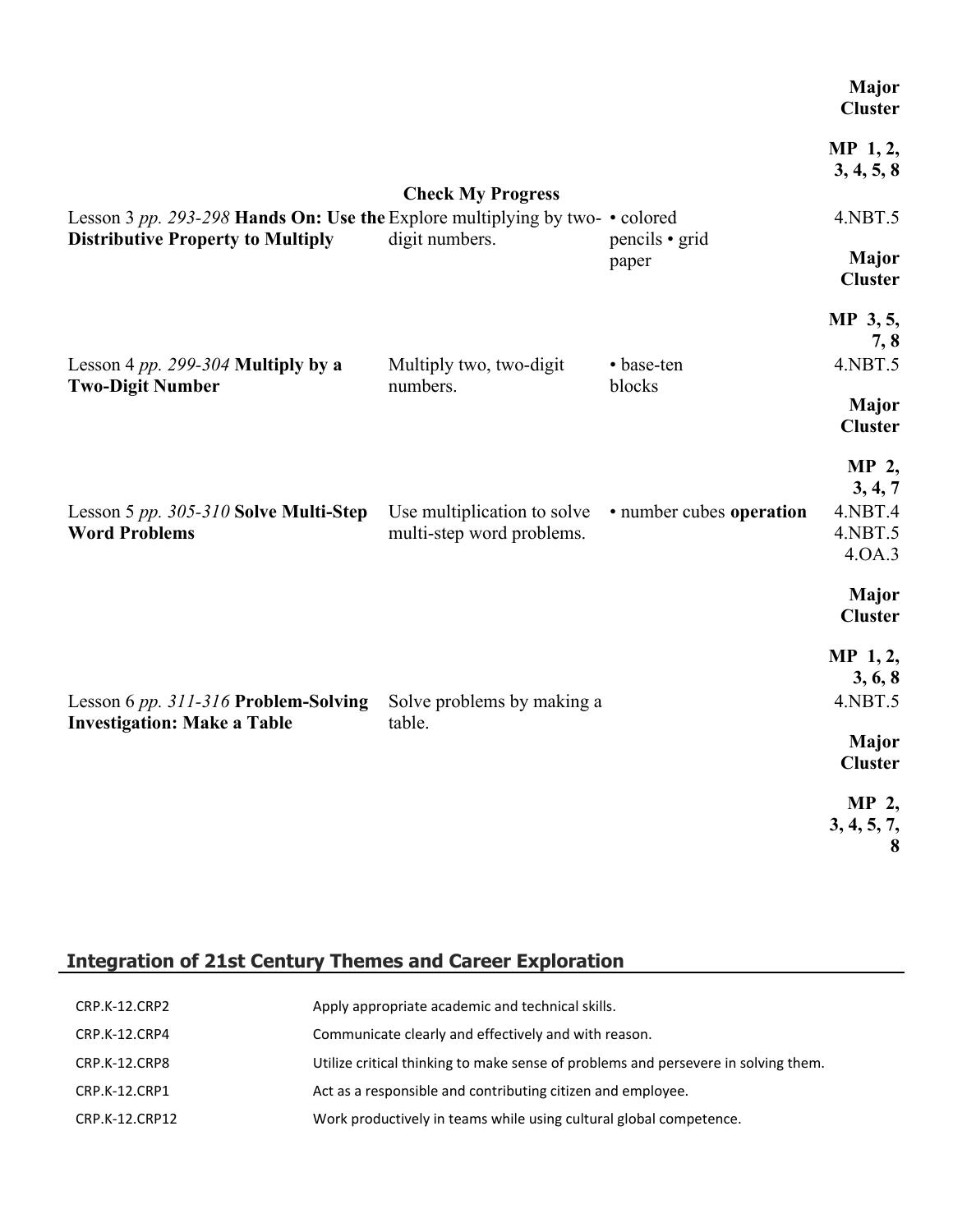# **Technology Integration**

- SMARTboard technology
- Google Applications (documents, forms, spreadsheets, presentation)
- Dreambox
- Online textbook

| TECH.8.1.5.A.CS1 | Understand and use technology systems                                                                                      |
|------------------|----------------------------------------------------------------------------------------------------------------------------|
| TECH.8.1.5.A.1   | Select and use the appropriate digital tools and resources to accomplish a variety of tasks<br>including solving problems. |
| TECH.8.1.5.A.CS2 | Select and use applications effectively and productively.                                                                  |

### **Interdisciplinary Connections**

Leveled readers, "What is Recycling?"

# **Differentiation** -Reteach Master -Hands-On Activity -Enrich Master LA.RI.4.4 Determine the meaning of general academic and domain-specific words or phrases in a text relevant to a grade 4 topic or subject area. LA.RI.4.1 Refer to details and examples in a text and make relevant connections when explaining what the text says explicitly and when drawing inferences from the text. LA.SL.4.1 Engage effectively in a range of collaborative discussions (one-on-one, in groups, and teacher-led) with diverse partners on grade 4 topics and texts, building on others' ideas

and expressing their own clearly.

### **Modifications & Accommodations**

IEP and 504 accommodations will be utilized.

Provide an outline of material to be covered

-Individualized assignments, e.g., length, number, due date, topic

-Allow student to use technology-online textbook

-Use of graphic organizers

-Use highlighter for key information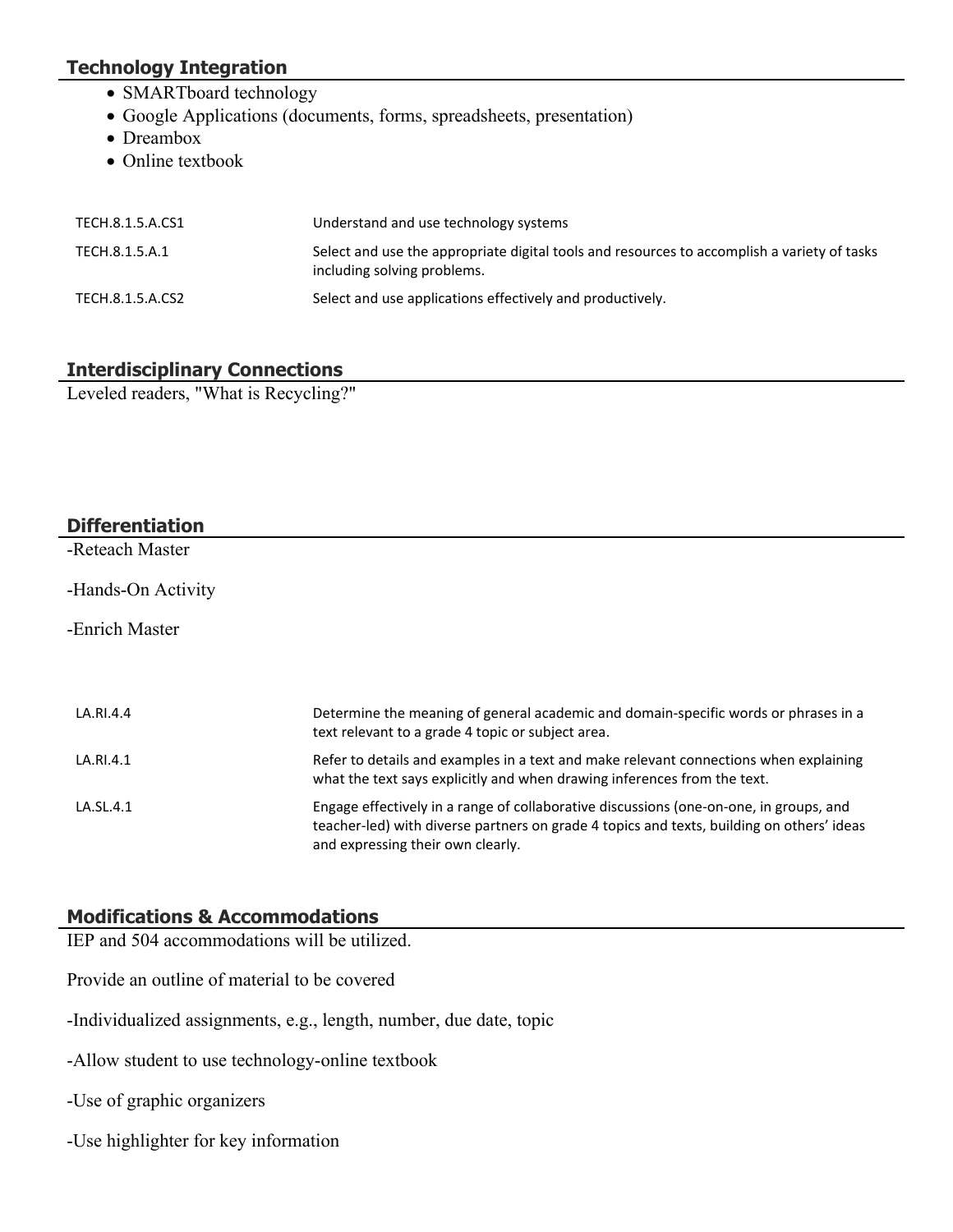-Read directions, passages, and word problems aloud as needed-online presentation

-Use of calculator and matrix for multiplication and division

-Provide textbook in audio format

-Demonstrate directions and procedures/give examples

### **Benchmark Assessments**

AIMS Web

Diagnostic and EOY Assessments

### **Formative Assessments**

Check My Progress

-My Chapter Review

-Homework Practice

-Independent Practice

# **Summative Assessments**

Chapter 5 assessment

# **Instructional Materials**

See instructional materials listed above.